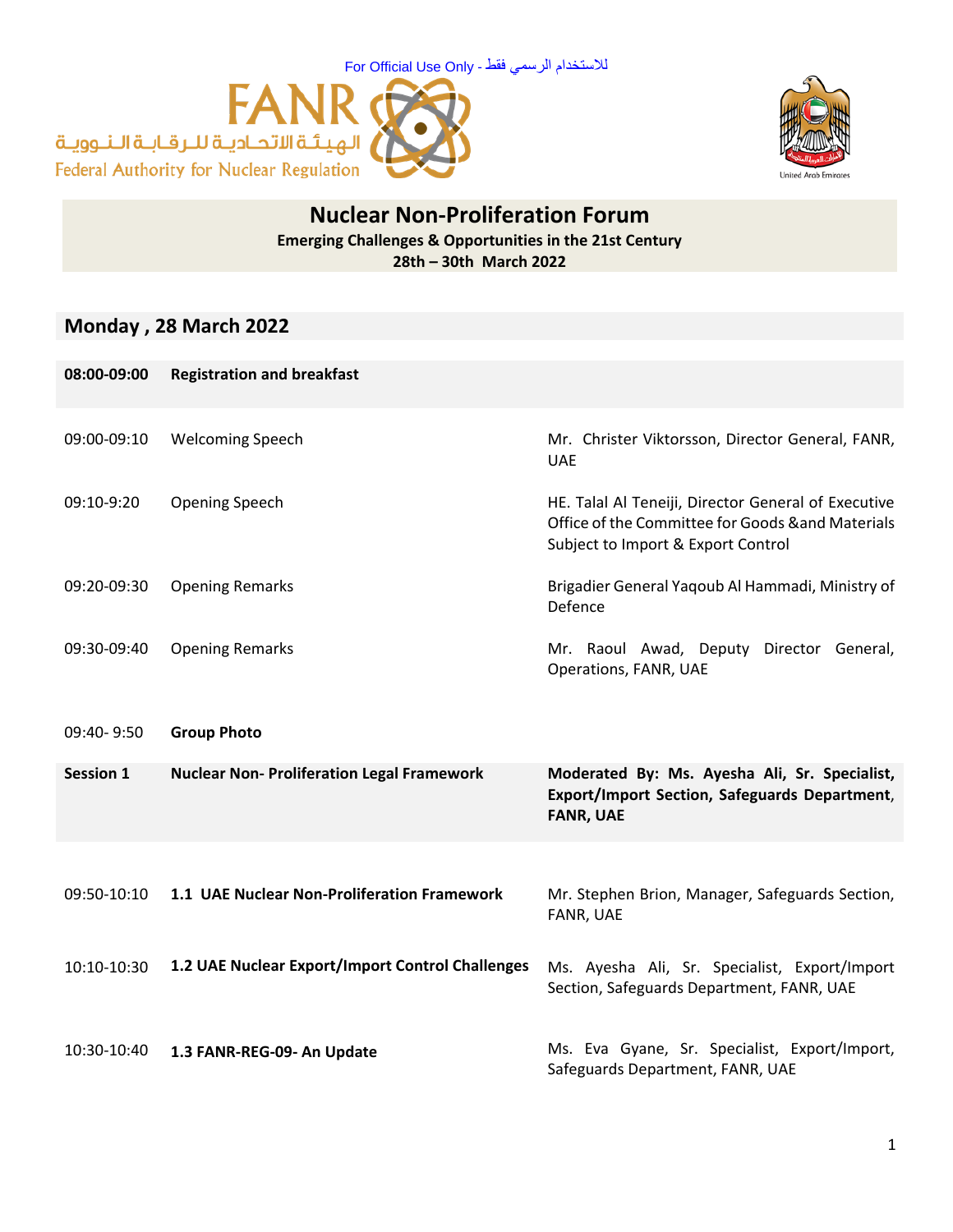



## **10:40-10:55 Coffee**

| 10:55-11:15   | 1.4 Barakah Updates and Compliance with<br>Safeguards & Nuclear Export/Import Control<br><b>Requirements</b>                                                                                                                                                                                                                                            | Mr. Nasir Al Ketbi - Safeguards and Export<br>Control Manager - Nawah/ENEC                 |
|---------------|---------------------------------------------------------------------------------------------------------------------------------------------------------------------------------------------------------------------------------------------------------------------------------------------------------------------------------------------------------|--------------------------------------------------------------------------------------------|
| 11:15 -11:30  | 1.5 Export Controlled Information -Classification<br>Guide                                                                                                                                                                                                                                                                                              | Mohamed Al Mansoori - Head of Export Control<br>Nawah/ENEC                                 |
| 11:30-11:45   | 1.6 Nonproliferation Export Controls within the<br><b>U.S. Bureau of Industry and Security</b>                                                                                                                                                                                                                                                          | Mr. Peter Zube, U.S Department of Commerce                                                 |
| 11:45-12:00   | 1.7 Commodity Related Expertise to Support<br><b>Enforcement of Strategic Trade Controls-</b><br><b>Sansot Walter</b>                                                                                                                                                                                                                                   | Mr. Sansot Walter, U.S Department of Energy                                                |
| 12:00 - 12:30 | 1.8 UAE Ministry of Defense Licensing System                                                                                                                                                                                                                                                                                                            | H.E Colonel Khalfan Al Amimi, Head of Inspection<br>& Licensing Unit, Ministry of Defence  |
| 12:30-01:30   | Lunch                                                                                                                                                                                                                                                                                                                                                   |                                                                                            |
| 01:30-01:50   | 1.9 AUKUS - From a Nonproliferation Perspective                                                                                                                                                                                                                                                                                                         | Ms. Eva Gyane, Sr. Specialist, Export/Import,<br>Safeguards Department, FANR, UAE          |
| 01:50-02:10   | 1.10 History of nuclear export controls and takeaways<br>from a current export control policy perspective                                                                                                                                                                                                                                               | Mr. Ian Stewart, Washington DC Office, James<br>Martin Center for Nonproliferation Studies |
| 02:10-02:30   | 1.11 Moderated Panel discussion<br>Panelists:<br>Mr. Nasir Al Ketbi - Safeguards and Export Control<br>$\blacksquare$<br>Manager-Nawah/ENEC<br>Mr. Peter Zube, U.S Department of Commerce<br>$\blacksquare$<br>Mr. Sansot Walter, U.S Department of Energy<br>H.E Colonel Khalfan Al Amimi, Head of Inspection &<br>Licensing Unit, Ministry of Defence | Ms. Ayesha Ali, Sr. Specialist, Export/Import<br>Section, Safeguards Department, FANR, UAE |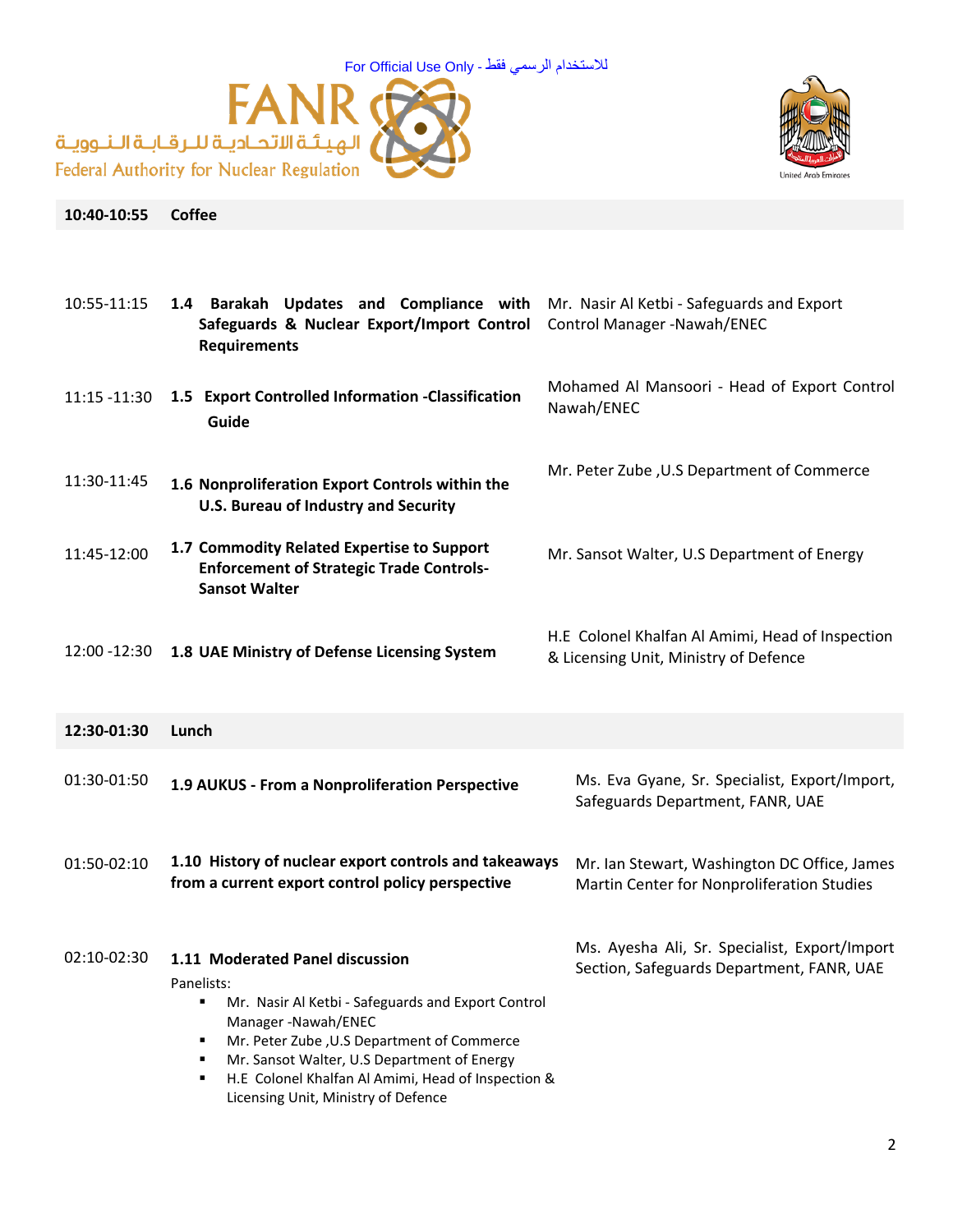



**Ms. Ayesha Ali, Sr. Specialist, Export/Import** 

| 02:30            | Wrap-up of Day 1                                                                                 | ivis. Ayesiid Ali, 31. Specialist, Export/Illiport<br>Section, Safeguards Department, FANR, UAE                                                             |
|------------------|--------------------------------------------------------------------------------------------------|-------------------------------------------------------------------------------------------------------------------------------------------------------------|
|                  |                                                                                                  |                                                                                                                                                             |
|                  | Tuesday, 29 <sup>th</sup> March 2022                                                             |                                                                                                                                                             |
| 08:00-09:00      | <b>Registration &amp; Breakfast</b>                                                              |                                                                                                                                                             |
| <b>Session 2</b> | <b>Nuclear Non-Proliferation Emerging</b><br>Technologies, Systems and Initiatives               | Moderated By: Mr. Abdulla Al Hashmi, Sr. Non-<br>Proliferation<br>Engineer,<br><b>Safeguards</b><br>Department, Export/Import Section , FANR,<br><b>UAE</b> |
| 09:00-09:20      | 2.1 FANR NuTech Portal                                                                           | Mr. Khalifa Al Hammadi, Sr. Non-Proliferation<br>Safeguards<br>Engineer,<br>Department,<br>Export/Import Section , FANR, UAE                                |
| 09:20-09:40      | 2.2 Emerging Technologies and Export Controls-<br><b>Trends and Effective Outreach Practices</b> | Ms. Andrea Viski, Strategic Trade Research<br>Institute (STRI)                                                                                              |
| 09:40-10:00      | 2.3 Export controls and emerging technologies                                                    | Mr. Scott Jones, CRDF Global                                                                                                                                |
| 10:00-10:20      | 2.4 Technologies transfer requirements                                                           | Ms. Maryam Alsehaimy, Specialist, Export &<br>Import, Safeguards Department, FANR, UAE                                                                      |
| 10:20-10:35      | <b>Coffee</b>                                                                                    |                                                                                                                                                             |
| 10:35-10:55      | 2.5 FANR E-Licensing System                                                                      | Vitaly<br>Konovalov,<br>Sr.<br>Specialist,<br>Mr.<br>Export/Import, Safeguards Department, FANR,<br><b>UAE</b>                                              |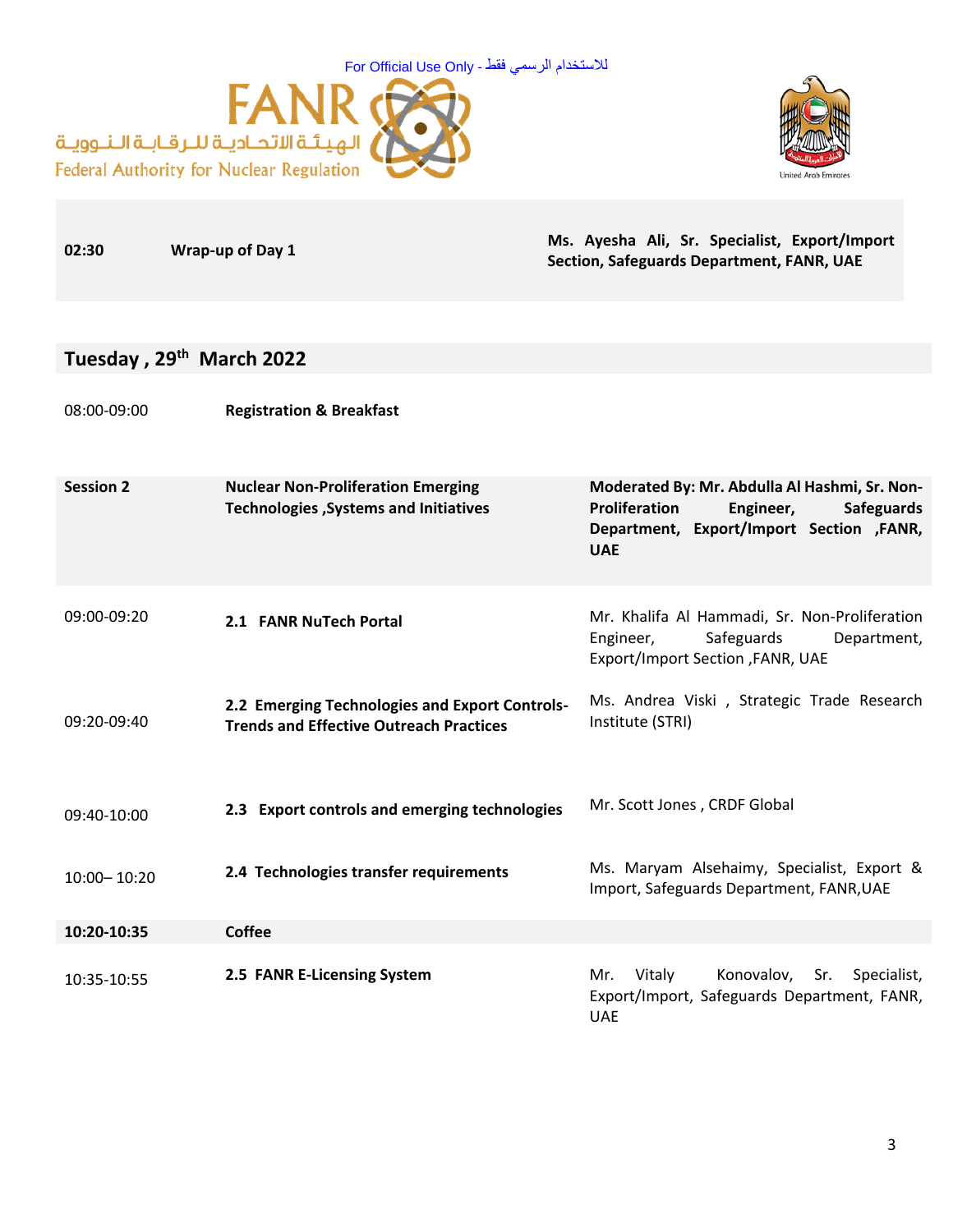



| 10:55-11:15     | 2.6 Additive Manufacturing (3D Printing)-<br>A Novel Supply Chain with Increasing Complexity<br>and Implications for Nonproliferation                                                                                                                                                                                                                                                     | Mr. Robert Shaw, James Martin Center for<br>Nonproliferation Studies at the Middlebury<br>Institute of International Studies       |
|-----------------|-------------------------------------------------------------------------------------------------------------------------------------------------------------------------------------------------------------------------------------------------------------------------------------------------------------------------------------------------------------------------------------------|------------------------------------------------------------------------------------------------------------------------------------|
| $11:15 - 11:35$ | 2.7 Inventory Change Report (ICR) System                                                                                                                                                                                                                                                                                                                                                  | Mr. Ali Al Suwaidi, Sr. Non-Proliferation<br>Engineer, Safeguards Department, Safeguards<br>Section , FANR, UAE                    |
| 11:35-12:00     | 2.8 Blockchain in Practice-Blockchain technology<br>for nuclear safeguards                                                                                                                                                                                                                                                                                                                | Ms. Cindy Vestergaard, Stimson Center                                                                                              |
| $12:00 - 12:30$ | 2.9 Blockchain to Prevent WMD Proliferation-<br><b>Applications for Customs Operations</b>                                                                                                                                                                                                                                                                                                | Ms. Andrea Viski, Strategic Trade Research<br>Institute (STRI                                                                      |
| 12:30-01:30     | Lunch                                                                                                                                                                                                                                                                                                                                                                                     |                                                                                                                                    |
| $01:30 - 02:00$ | 2.10 Export/Import (EXIM) Handbook                                                                                                                                                                                                                                                                                                                                                        | Vitaly<br>Konovalov,<br>Mr.<br>Sr.<br>Specialist,<br>Export/Import, Safeguards Department                                          |
| $02:00 - 02:30$ | 2.11 Moderated Panel Discussion<br>Panelists:<br>Mr. Robert Shaw, James Martin Center for<br>٠<br>Nonproliferation Studies at the Middlebury<br>Institute of International Studies.<br>Ms. Andrea Viski, Strategic Trade Research<br>٠<br>Institute (STRI)<br>Ms. Cindy Vestergaard, Stimson Center<br>٠<br>Mr. Vitaly Konovalov, Sr. Specialist,<br>Export/Import, Safeguards Department | Mr. Abdulla Al Hashmi, Sr. Non-Proliferation<br>Safeguards<br>Engineer,<br>Department,<br>Export/Import Section , FANR, UAE        |
| 2:30            | <b>Wrap-up of Day 2</b>                                                                                                                                                                                                                                                                                                                                                                   | Mr. Abdulla Al Hashmi, Sr. Non-Proliferation<br><b>Safeguards</b><br>Engineer,<br>Department,<br>Export/Import Section , FANR, UAE |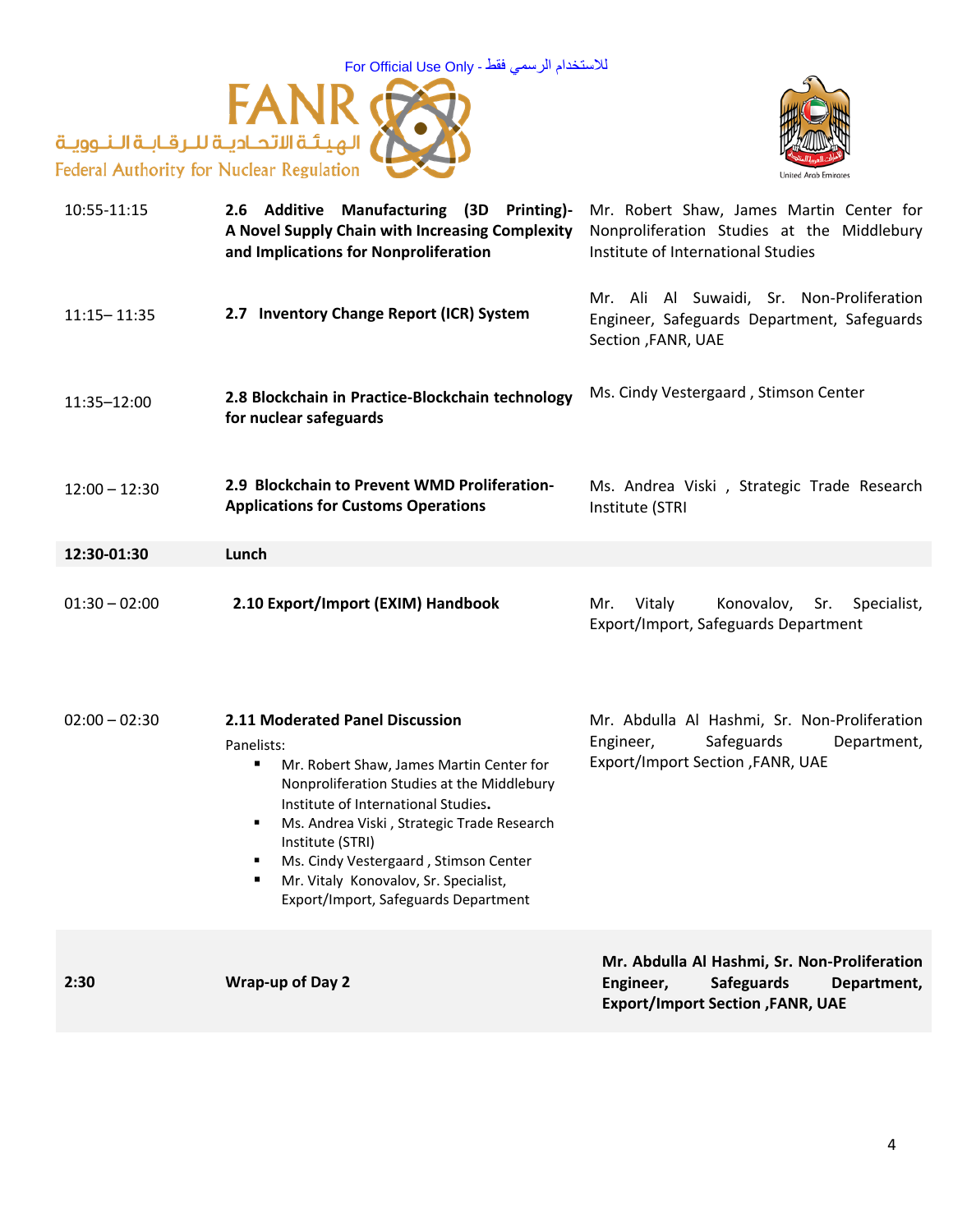



## **Wednesday, 30th March 2022**

| 08:00-09:00      | <b>Registration &amp; Breakfast</b>                                                                                                                                                                                  |                                                                                                                                                           |
|------------------|----------------------------------------------------------------------------------------------------------------------------------------------------------------------------------------------------------------------|-----------------------------------------------------------------------------------------------------------------------------------------------------------|
|                  |                                                                                                                                                                                                                      |                                                                                                                                                           |
| <b>Session 3</b> | <b>Financing Proliferation &amp; Sanctions</b><br>Implementation                                                                                                                                                     | Moderated By: Mr. Mohammad Al Katheeri, Sr.<br><b>Non-Proliferation</b><br>Engineer,<br><b>Safeguards</b><br>Department, Export/Import Section, FANR, UAE |
| $09:00 - 09:20$  | Combating<br>Proliferation<br>3.1 Overview<br>on<br><b>Financing</b>                                                                                                                                                 | Mohammad<br>Al Katheeri,<br>Mr.<br>Sr.<br>Non-<br>Proliferation Engineer, Safeguards Department,<br>Export/Import Section , FANR, UAE                     |
| 09:20-10:00      | 3.2 Implementation of<br><b>UNSC</b> Resolutions,<br><b>Sanctions Lists and Use of Control</b><br><b>Lists</b>                                                                                                       | Mr. Ahmad Al Falasi, Committee for Good<br>Subject to Import & Export Control - Executive<br>Office                                                       |
| 10:00-10:20      | 3.3 Economic Sanctions & Export Control                                                                                                                                                                              | Mr. Samir Safar-Aly, White & Case LLP                                                                                                                     |
| $10:20 - 11:00$  | <b>3.4 Moderated Panel Discussion</b><br>Panelists:<br>Mr. Ahmad Al Falasi, Committee for Good<br>٠<br>Subject to Import & Export Control -<br><b>Executive Office</b><br>Mr. Samir Safar-Aly, White & Case LLP<br>٠ | Mohammad<br>Al Katheeri,<br>Mr.<br>Sr.<br>Non-<br>Proliferation Engineer, Safeguards Department,<br>Export/Import Section , FANR, UAE                     |
| $11:00 - 11:15$  | <b>Coffee</b>                                                                                                                                                                                                        |                                                                                                                                                           |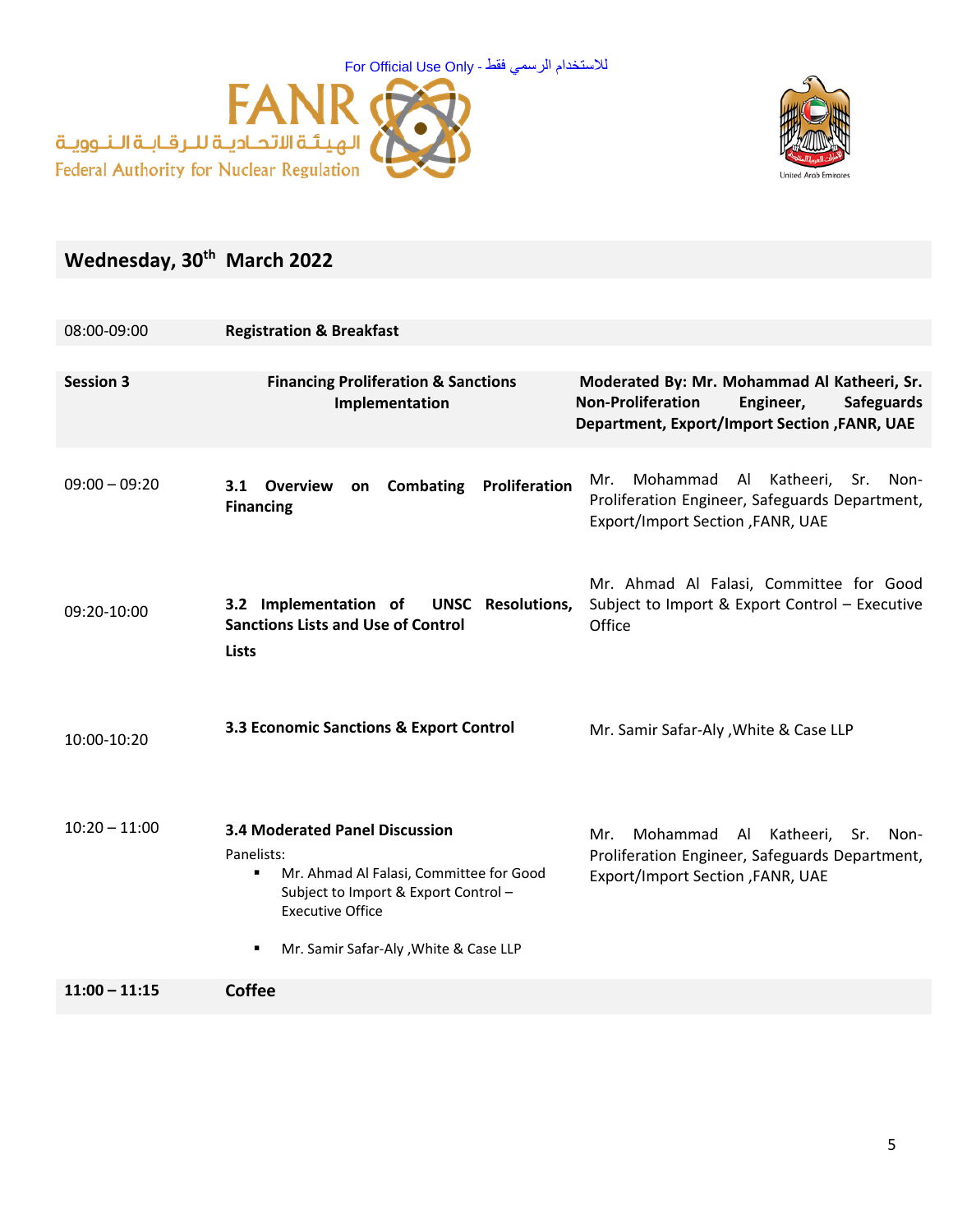For Official Use Only - فقط الرسمي لالستخدام





| <b>Session 4</b> | Competency Development & Academic Institutes<br><b>Support</b>                                                                                                                                                                                                                                                                                                     | Moderated By: Mr. Vitaly Konovalov,<br>Export/Import,<br>Specialist,<br>Sr.<br><b>Safeguards Department, FANR, UAE</b>                                     |  |
|------------------|--------------------------------------------------------------------------------------------------------------------------------------------------------------------------------------------------------------------------------------------------------------------------------------------------------------------------------------------------------------------|------------------------------------------------------------------------------------------------------------------------------------------------------------|--|
| $11:15 - 11:30$  | 4.1 Competency development                                                                                                                                                                                                                                                                                                                                         | Ms. Wardah Isaacs, Manager, Operations<br>Training,<br>Education<br><b>Training</b><br>&<br>Department, FANR, UAE                                          |  |
| $11:30 - 11:45$  | 4.2 IAEA Training-Ensuring Optimal Design and<br><b>Delivery</b>                                                                                                                                                                                                                                                                                                   | Ms. Susan Pickett IAEA-Department of<br>Safeguards                                                                                                         |  |
| $11:45 - 12:00$  | 4.3 IAEA Inspectors Training Program                                                                                                                                                                                                                                                                                                                               | Ms. Huda Al Tamimi, Non-Proliferation<br>Safeguards<br>Department,<br>Engineer,<br>Safeguards Section, FANR, UAE                                           |  |
| 12:00 - 01:00    | 4.4 Building Capacity and Capability within<br>the ONR to Regulate Safeguards in the UK                                                                                                                                                                                                                                                                            | Mr. Alan Homer, Safeguards Professional<br>Lead, UKONR<br>Mahtab<br>Khan, Superintending<br>Mr.<br>Inspector and Safeguards Delivery Lead,<br><b>UKONR</b> |  |
| $01:00 - 01:30$  | <b>4.5 Moderated Panel Discussion:</b><br>Panelists:<br>Ms. Wardah Isaacs, Manager, Operations Training,<br>٠<br>Education & Training Department, FANR, UAE<br>Ms. Susan Pickett IAEA-Department of Safeguards<br>п<br>Mr. Alan Homer, Safeguards Professional Lead,<br>UKONR.<br>Mr. Mahtab Khan, Superintending Inspector and<br>Safeguards Delivery Lead, UKONR | Mr. Vitaly<br>Konovalov, Sr. Specialist,<br>Export/Import, Safeguards Department,<br>FANR, UAE                                                             |  |
| $01:30 - 02:30$  | Lunch                                                                                                                                                                                                                                                                                                                                                              |                                                                                                                                                            |  |
| 02:30 -02:45     | 4.5<br><b>Universities</b><br>Involvement,<br><b>Support</b><br><b>Non-Proliferation</b><br>Compliance<br><b>Nuclear</b><br>with<br><b>Requirements</b>                                                                                                                                                                                                            | Foulon,<br>Khalifa<br>&<br>Mr.<br>Francois<br>University                                                                                                   |  |